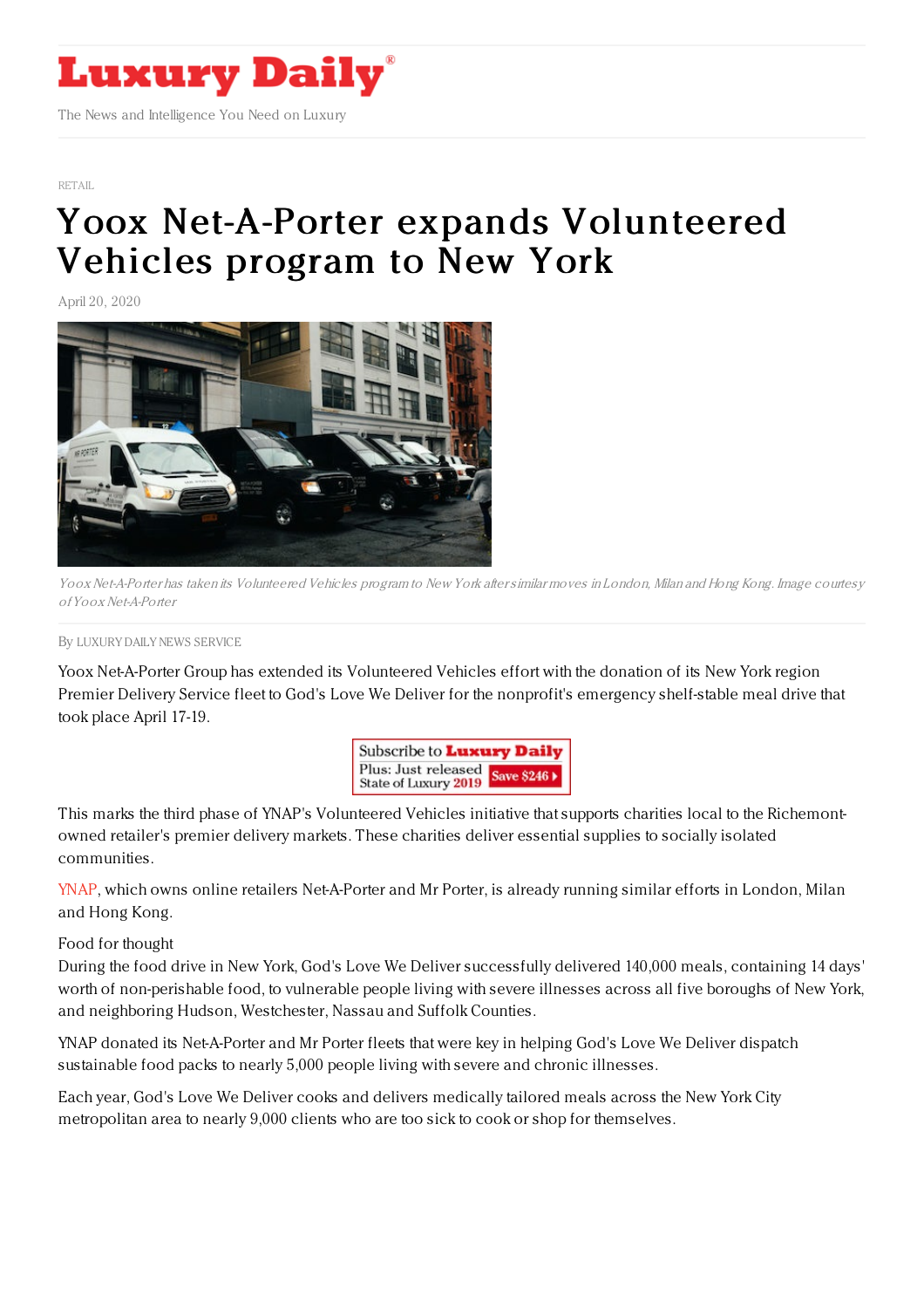

A Net-A-Porter delivery van parked across from God's Love We Deliver's headquarters inNew York. Image courtesy ofYoox Net-A-Porter

In its London homebase, YNAP has a partnership with local Age UK charities to offer delivery services of essential food and supplies to the elderly across seven London boroughs, the retailer said.

These Age UK services prevent malnutrition and ensure upkeep of wellbeing for the elderly, relieving anxiety around reduced access to food and medicine while staying at home.

Also in London, YNAP is offering logistics support for the Emergency Designer Network (EDN), led by designers Holly Fulton, Phoebe English and Bethany Williams.

The collective is pushing U.K. manufacturers and designers to make stocks of key PPE garments with the support of Make It British and the Fashion Roundtable.

YNAP's Volunteered Vehicles are helping EDN to transport raw materials and finished products to hospitals for use on the frontline in the fight against COVID-19, the company said.

In Milan, the new Mr Porter fleet of zero-emission electric vans, due to become operational for same-day deliveries later this year, has been donated to the Italian Red Cross' "A time for kindness" program.

The Red Cross committee of Sesto San Giovanni is using YNAP's Volunteered Vehicles to deliver food and essential supplies to the elderly and other socially isolated local communities.

Meanwhile, in Hong Kong, YNAP's Volunteered Vehicles are supporting local charity ImpactHK to deliver food packages and supplies to the homeless across various drop-off points in Wan Chai and throughout Hong Kong island, the retailer said.

The charity provides a rehabilitative support program to help homeless people in Hong Kong settle into employment and their own homes.

YNAP's VOLUNTEERED VEHICLES program is one of many local community support initiatives.